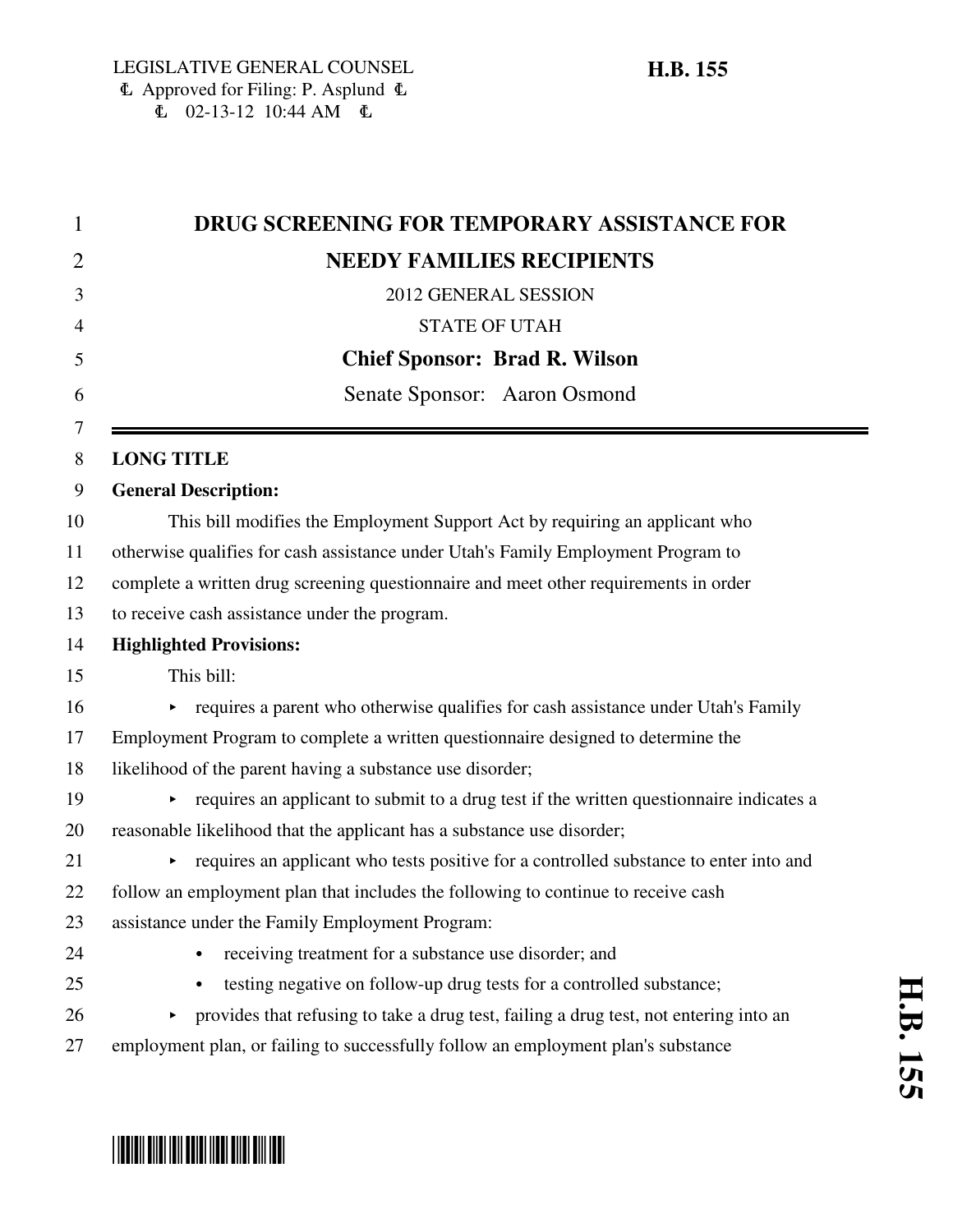**H.B. 155 02-13-12 10:44 AM**

| 28 | use disorder treatment requirements, makes an applicant ineligible for cash assistance under the |
|----|--------------------------------------------------------------------------------------------------|
| 29 | Family Employment Program and for reapplication for cash assistance:                             |
| 30 | for 90 days after a first occurrence within one year; or                                         |
| 31 | for one year after a second occurrence within one year; and<br>$\bullet$                         |
| 32 | makes technical changes.                                                                         |
| 33 | <b>Money Appropriated in this Bill:</b>                                                          |
| 34 | None                                                                                             |
| 35 | <b>Other Special Clauses:</b>                                                                    |
| 36 | None                                                                                             |
| 37 | <b>Utah Code Sections Affected:</b>                                                              |
| 38 | <b>AMENDS:</b>                                                                                   |
| 39 | 35A-3-302, as last amended by Laws of Utah 2009, Chapter 55                                      |
| 40 | 35A-3-304, as last amended by Laws of Utah 2011, Chapter 297                                     |
| 41 | <b>ENACTS:</b>                                                                                   |
| 42 | 35A-3-304.5, Utah Code Annotated 1953                                                            |
| 43 |                                                                                                  |
|    |                                                                                                  |
| 44 | Be it enacted by the Legislature of the state of Utah:                                           |
| 45 | Section 1. Section 35A-3-302 is amended to read:                                                 |
| 46 | 35A-3-302. Eligibility requirements.                                                             |
| 47 | (1) The program of cash assistance provided under this part is known as the Family               |
| 48 | Employment Program.                                                                              |
| 49 | (2) (a) The division shall submit a state plan to the Secretary of the United States             |
| 50 | Department of Health and Human Services to obtain federal funding under the Temporary            |
| 51 | Assistance for Needy Families Block Grant.                                                       |
| 52 | (b) The division shall make the plan consistent with this part and federal law.                  |
| 53 | (c) If a discrepancy arises between a provision of the state plan and this part, this part       |
| 54 | supersedes the provision in the state plan.                                                      |
| 55 | (3) The services and supports under this part are for both one-parent and two-parent             |
| 56 | families.                                                                                        |
| 57 | (4) To be eligible for cash assistance under this part, a family shall:                          |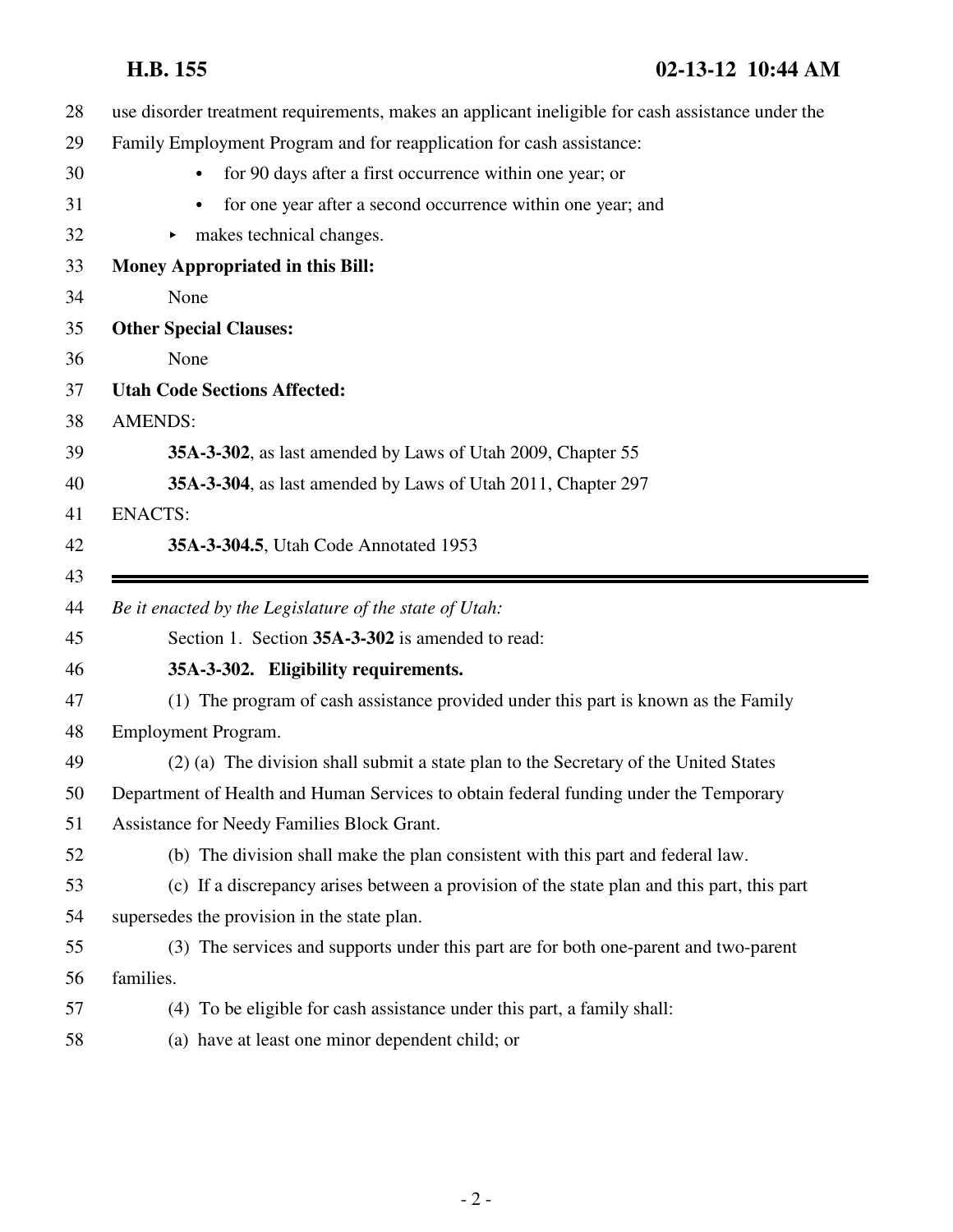### **02-13-12 10:44 AM H.B. 155**

| 59 | (b) have a parent who is in the third trimester of a pregnancy.                                    |
|----|----------------------------------------------------------------------------------------------------|
| 60 | (5) In accordance with Title 63G, Chapter 3, Utah Administrative Rulemaking Act, the               |
| 61 | department shall make rules for eligibility and the amount of cash assistance a family is eligible |
| 62 | to receive under this part based on:                                                               |
| 63 | (a) family size;                                                                                   |
| 64 | (b) family income;                                                                                 |
| 65 | (c) income disregards; $[\text{and}]$                                                              |
| 66 | (d) other relevant factors[ $:$ ]; and                                                             |
| 67 | (e) if the applicant has met the eligibility requirements under Subsections $(5)(a)$               |
| 68 | through (d), the assessment and other requirements described in Sections 35A-3-304 and             |
| 69 | 35A-3-304.5.                                                                                       |
| 70 | (6) The division shall disregard money on deposit in an Individual Development                     |
| 71 | Account established under Section 35A-3-312 in determining eligibility.                            |
| 72 | (7) The department shall provide for an appeal of a determination of eligibility in                |
| 73 | accordance with Title 63G, Chapter 4, Administrative Procedures Act.                               |
| 74 | (8) (a) The department shall make a report to either the Legislature's Executive                   |
| 75 | Appropriations Committee or the Commerce and Workforce Services Appropriations                     |
| 76 | Subcommittee on any proposed rule change made under Subsection (5) that would modify the           |
| 77 | eligibility requirements or the amount of cash assistance a family would be eligible to receive.   |
| 78 | (b) The department shall submit the report prior to implementing the proposed rule                 |
| 79 | change and the report shall include:                                                               |
| 80 | (i) a description of the department's current practice or policy that it is proposing to           |
| 81 | change;                                                                                            |
| 82 | (ii) an explanation of why the department is proposing the change;                                 |
| 83 | (iii) the effect of an increase or decrease in cash benefits on families; and                      |
| 84 | (iv) the fiscal impact of the proposed change.                                                     |
| 85 | (c) The department may use the Notice of Proposed Rule Amendment form filed with                   |
| 86 | the Division of Administrative Rules as its report so long as the notice contains all the          |
| 87 | information required under Subsection (8)(b).                                                      |
| 88 | Section 2. Section 35A-3-304 is amended to read:                                                   |
| 89 | 35A-3-304. Assessment -- Participation requirements and limitations -- Mentors.                    |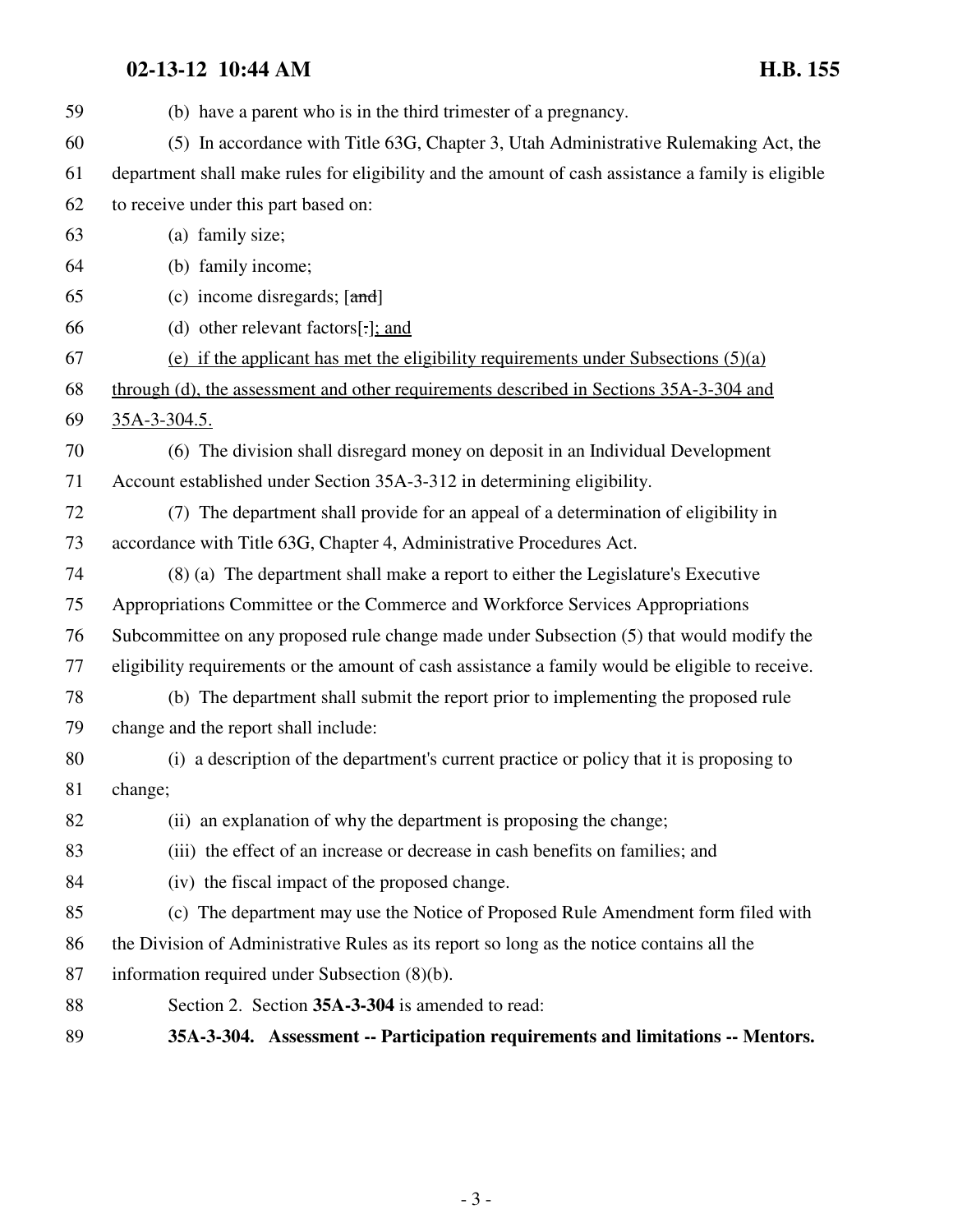**H.B. 155 02-13-12 10:44 AM**

| 90  | (1) (a) Within 20 business days of the date of enrollment, a parent client shall:                  |
|-----|----------------------------------------------------------------------------------------------------|
| 91  | (i) be assigned an employment counselor; and                                                       |
| 92  | (ii) complete an assessment provided by the division regarding the parent client's:                |
| 93  | (A) family circumstances;                                                                          |
| 94  | (B) education;                                                                                     |
| 95  | (C) work history;                                                                                  |
| 96  | (D) skills; $[\text{and}]$                                                                         |
| 97  | (E) ability to become self-sufficient                                                              |
| 98  | likelihood of a substance use disorder involving the misuse of a controlled<br>(F)                 |
| 99  | substance.                                                                                         |
| 100 | (b) The assessment provided under Subsection $(1)(a)(ii)$ shall include:                           |
| 101 | (i) a survey to be completed by the parent client with the assistance of the division[-];          |
| 102 | and                                                                                                |
| 103 | (ii) a written questionnaire to be completed by the parent client designed to accurately           |
| 104 | determine the likelihood of the parent client having a substance use disorder involving the        |
| 105 | misuse of a controlled substance.                                                                  |
| 106 | (c) In addition to the other requirements of this part, if the results of the written              |
| 107 | questionnaire taken by a parent client indicate a reasonable likelihood that the parent client has |
| 108 | a substance use disorder involving the misuse of a controlled substance, the parent client may     |
| 109 | only receive cash assistance provided under this part in accordance with the additional            |
| 110 | requirements of Section 35A-3-304.5.                                                               |
| 111 | (2) (a) Within 15 business days of a parent client completing an assessment, the                   |
| 112 | division and the parent client shall enter into an employment plan.                                |
| 113 | (b) The employment plan shall have a target date for entry into employment.                        |
| 114 | (c) The division shall provide a copy of the employment plan to the parent client.                 |
| 115 | (d) As to the parent client, the plan may include:                                                 |
| 116 | (i) job searching requirements;                                                                    |
| 117 | (ii) if the parent client does not have a high school diploma, participation in an                 |
| 118 | educational program to obtain a high school diploma, or its equivalent;                            |
| 119 | (iii) education or training necessary to obtain employment;                                        |
| 120 | (iv) a combination of work and education or training;                                              |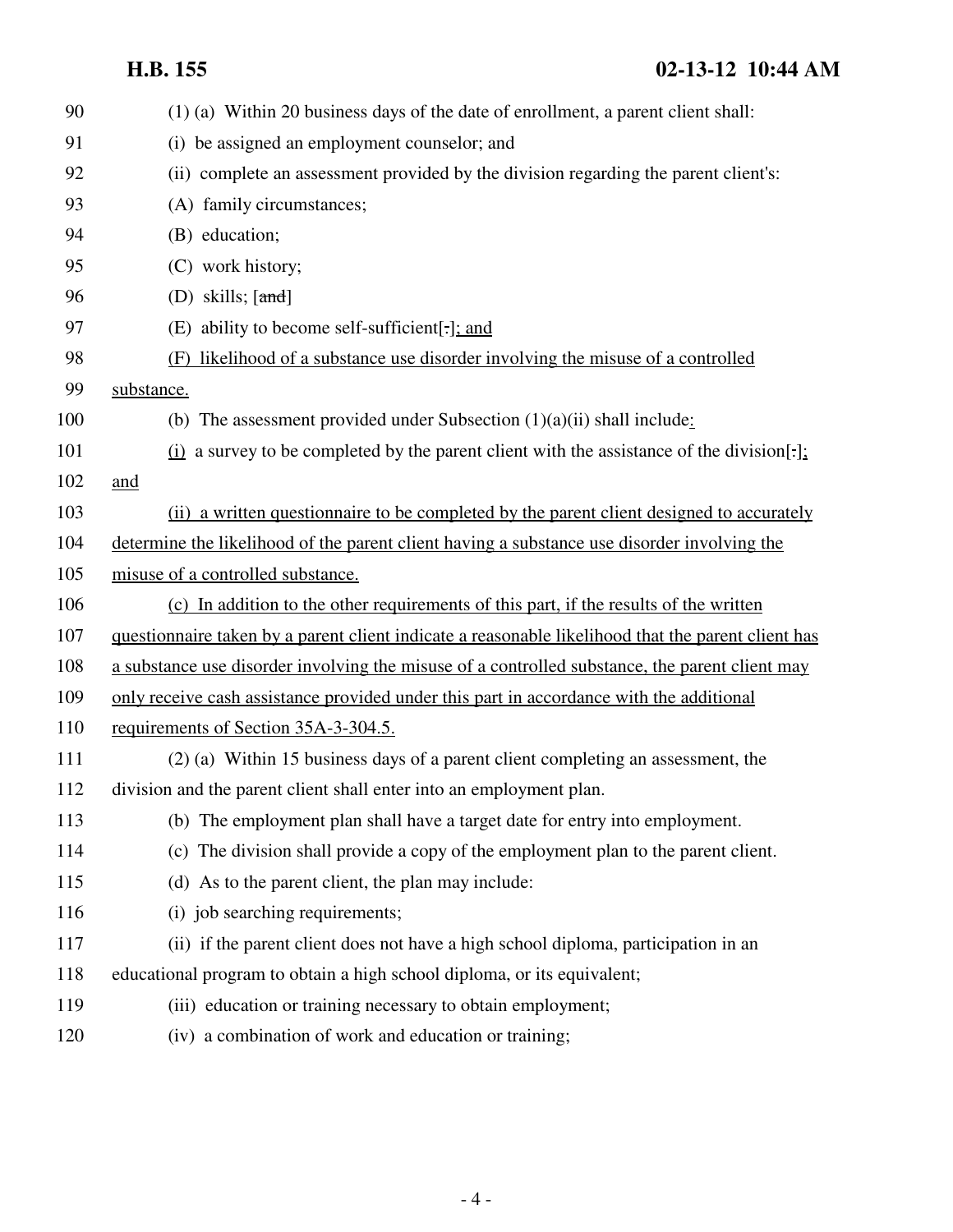## **02-13-12 10:44 AM H.B. 155**

| 121 | (v) assisting the Office of Recovery Services in good faith to:                                     |
|-----|-----------------------------------------------------------------------------------------------------|
| 122 | (A) establish the paternity of a minor child; and                                                   |
| 123 | (B) establish or enforce a child support order $[\frac{1}{2}, \frac{1}{2}]$ .                       |
| 124 | $(vi)$ if the parent client is a drug dependent person as defined in Section 58-37-2,               |
| 125 | participation in available treatment for drug dependency and progress toward overcoming that        |
| 126 | dependency.]                                                                                        |
| 127 | (e) If the parent client tests positive for the unlawful use of a controlled substance after        |
| 128 | taking a drug test under Section 35A-3-304.5, the employment plan shall include an agreement        |
| 129 | by the parent client to participate in treatment for a substance use disorder and meet the other    |
| 130 | requirements of Section 35A-3-304.5.                                                                |
| 131 | $[\text{e}(\text{e})]$ (f) As to the division, the plan may include:                                |
| 132 | (i) providing cash and other types of public and employment assistance, including child             |
| 133 | care;                                                                                               |
| 134 | (ii) assisting the parent client to obtain education or training necessary for employment;          |
| 135 | (iii) assisting the parent client to set up and follow a household budget; and                      |
| 136 | (iv) assisting the parent client to obtain employment.                                              |
| 137 | $[\text{f}(\text{f})]$ (g) The division may amend the employment plan to reflect new information or |
| 138 | changed circumstances.                                                                              |
| 139 | $[\frac{1}{2}]$ (h) If immediate employment is an activity contained in the employment plan the     |
| 140 | parent client shall:                                                                                |
| 141 | (i) promptly commence a search for a specified number of hours each week for                        |
| 142 | employment; and                                                                                     |
| 143 | (ii) regularly submit a report to the division on:                                                  |
| 144 | (A) how time was spent in search for a job;                                                         |
| 145 | (B) the number of job applications completed;                                                       |
| 146 | (C) the interviews attended;                                                                        |
| 147 | (D) the offers of employment extended; and                                                          |
| 148 | (E) other related information required by the division.                                             |
| 149 | $[\frac{h}{\ln}]$ (i) if full-time education or training to secure employment is an activity        |
| 150 | contained in an employment plan, the parent client shall promptly undertake a full-time             |
|     |                                                                                                     |

151 education or training program.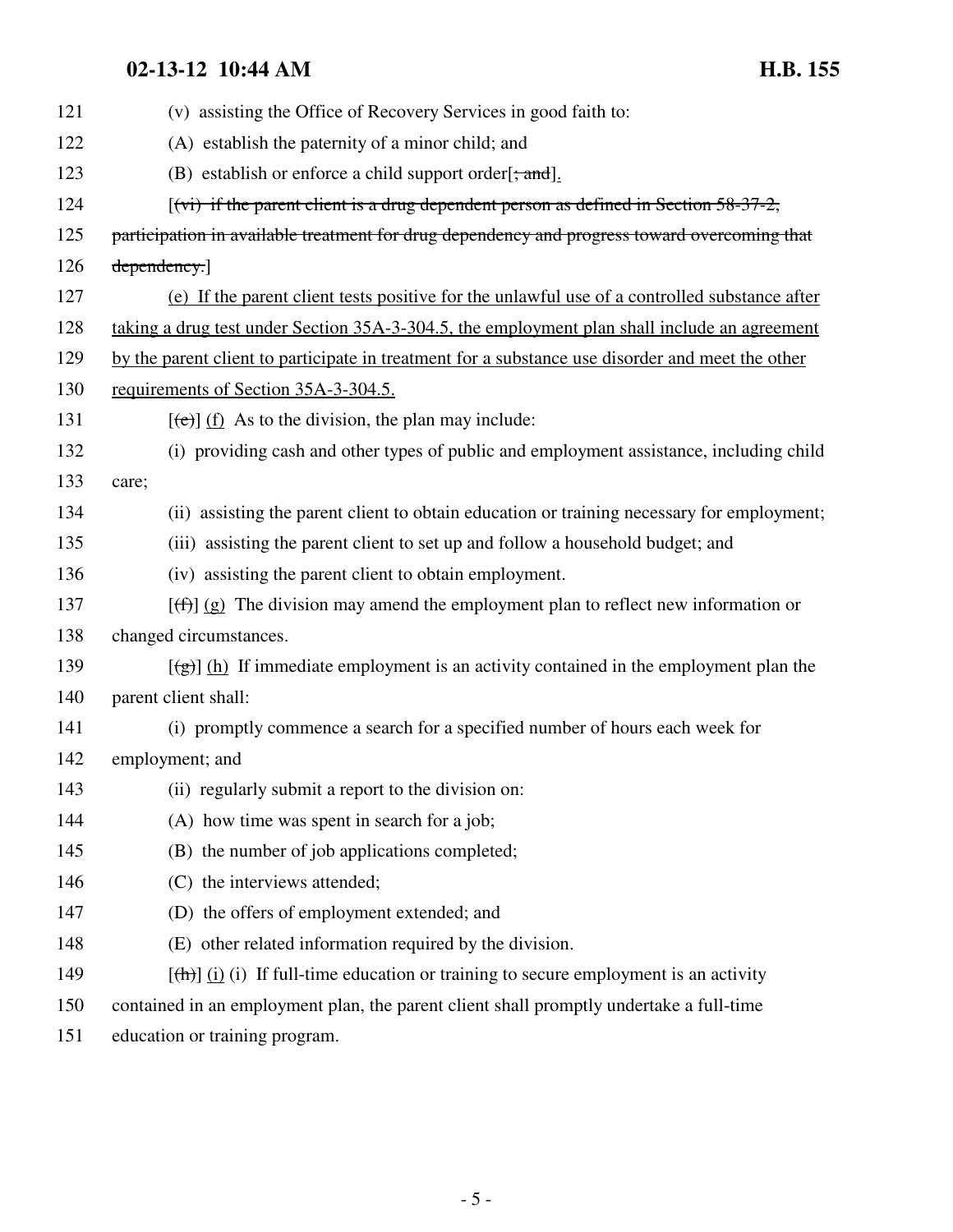| 152 | (ii) The employment plan may describe courses, education or training goals, and                   |
|-----|---------------------------------------------------------------------------------------------------|
| 153 | classroom hours.                                                                                  |
| 154 | $[\vec{t})$ (i) (i) As a condition of receiving cash assistance under this part, a parent client  |
| 155 | shall agree to make a good faith effort to comply with the employment plan.                       |
| 156 | (ii) If a parent client consistently fails to show good faith in complying with the               |
| 157 | employment plan, the division may seek under Subsection $(2)(i)(iii)$ to terminate all or part of |
| 158 | the cash assistance services provided under this part.                                            |
| 159 | (iii) The division shall establish a process to reconcile disputes between a client and the       |
| 160 | division as to whether:                                                                           |
| 161 | (A) the parent client has made a good faith effort to comply with the employment plan;            |
| 162 | <b>or</b>                                                                                         |
| 163 | (B) the division has complied with the employment plan.                                           |
| 164 | $(3)$ (a) Except as provided in Subsection $(3)(b)$ , a parent client's participation in          |
| 165 | education or training beyond that required to obtain a high school diploma or its equivalent is   |
| 166 | limited to the lesser of:                                                                         |
| 167 | $(i)$ 24 months; or                                                                               |
| 168 | (ii) the completion of the education and training requirements of the employment plan.            |
| 169 | (b) A parent client may participate in education or training for up to six months beyond          |
| 170 | the 24-month limit of Subsection $(3)(a)(i)$ if:                                                  |
| 171 | (i) the parent client is employed for 80 or more hours a month; and                               |
| 172 | (ii) the extension is for good cause shown and approved by the director.                          |
| 173 | (c) A parent client who receives an extension under Subsection $(3)(b)$ remains subject           |
| 174 | to Subsection $(4)$ .                                                                             |
| 175 | (4) (a) A parent client with a high school diploma or equivalent who has received 24              |
| 176 | months of education or training shall participate in full-time work activities.                   |
| 177 | (b) The 24 months need not be continuous and the department may define "full-time"                |
| 178 | work activities" by rule.                                                                         |
| 179 | (5) As a condition for receiving cash assistance on behalf of a minor child under this            |
| 180 | part, the minor child shall be:                                                                   |
| 181 | (a) enrolled in and attending school in compliance with Sections 53A-11-101.5 and                 |
| 182 | 53A-11-101.7; or                                                                                  |
|     |                                                                                                   |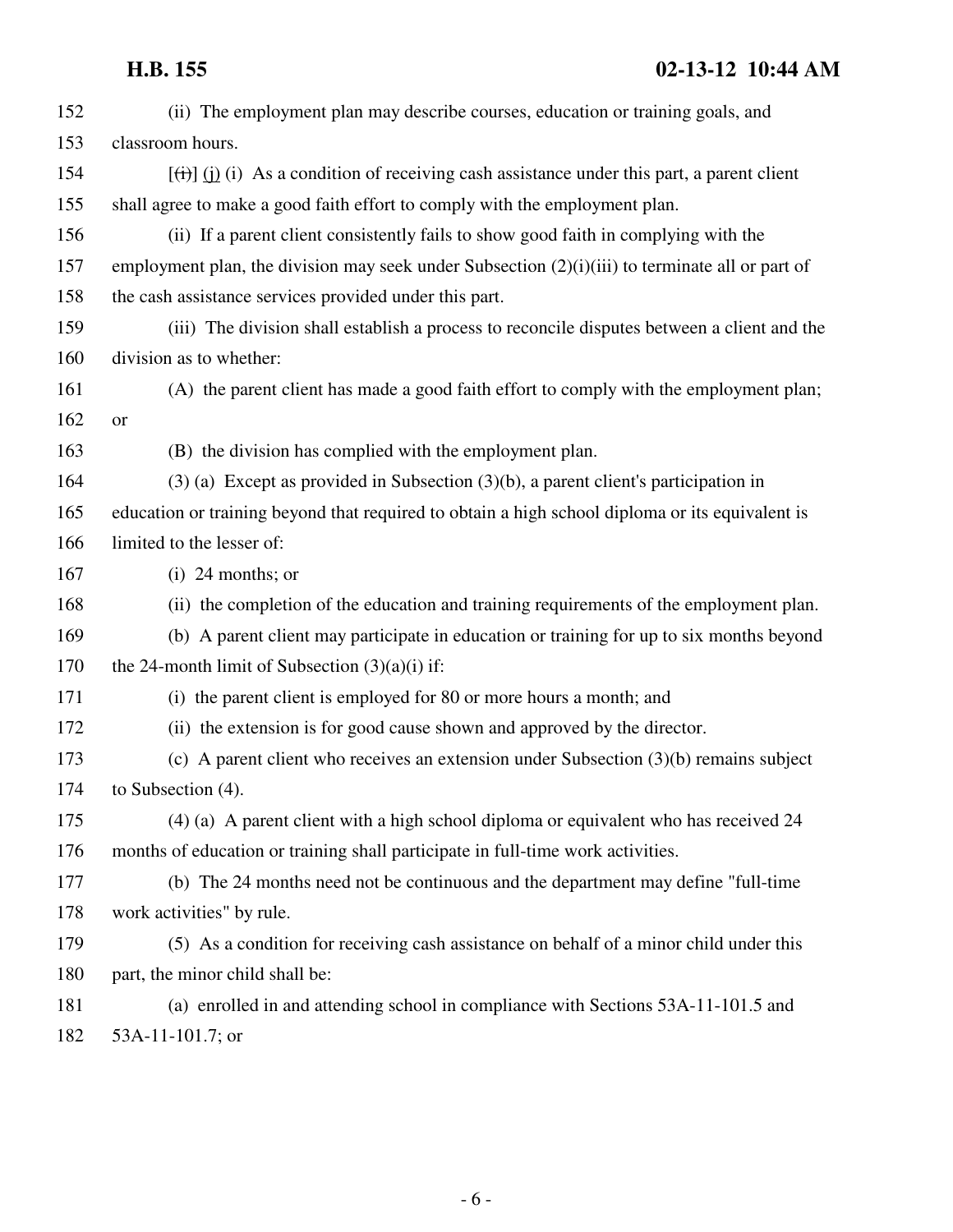## **02-13-12 10:44 AM H.B. 155**

| 183 | (b) exempt from school attendance under Section 53A-11-102.                                        |
|-----|----------------------------------------------------------------------------------------------------|
| 184 | (6) This section does not apply to a person who has received diversion assistance under            |
| 185 | Section 35A-3-303.                                                                                 |
| 186 | (7) (a) The division shall recruit and train volunteers to serve as mentors for parent             |
| 187 | clients.                                                                                           |
| 188 | (b) A mentor may advocate on behalf of a parent client and help a parent client:                   |
| 189 | (i) develop life skills;                                                                           |
| 190 | (ii) implement an employment plan; or                                                              |
| 191 | (iii) obtain services and supports from:                                                           |
| 192 | (A) the volunteer mentor;                                                                          |
| 193 | (B) the division; or                                                                               |
| 194 | (C) civic organizations.                                                                           |
| 195 | Section 3. Section 35A-3-304.5 is enacted to read:                                                 |
| 196 | 35A-3-304.5. Drug testing requirements.                                                            |
| 197 | (1) If the results of a questionnaire described in Subsection $35A-3-304(1)$ indicate a            |
| 198 | reasonable likelihood that a parent client may have a substance use disorder involving the         |
| 199 | misuse of a controlled substance, the division shall require the parent client to take a drug test |
| 200 | at the division's expense in order to continue to receive cash assistance under this part.         |
| 201 | (2) If a parent client refuses to take a drug test required under Subsection (1), the              |
| 202 | department shall terminate cash assistance under this part and the parent client may not reapply   |
| 203 | for cash assistance under this part for:                                                           |
| 204 | (a) 90 days after a first refusal to take a drug test within one year; or                          |
| 205 | (b) one year after a second refusal to take a drug test within one year.                           |
| 206 | (3) A drug test given under this section shall be administered with due regard to the              |
| 207 | privacy and dignity of the person being tested.                                                    |
| 208 | (4) Before taking a drug test under this section, a parent client may advise the person            |
| 209 | administering the test regarding any prescription or over-the-counter medication the parent        |
| 210 | client is taking.                                                                                  |
| 211 | (5) The result of a drug test given under this section is a private record in accordance           |
| 212 | with Section 63G-2-302 and disclosure to a third party is prohibited except as provided under      |
| 213 | Title 63G, Chapter 2, Government Records Access and Management Act.                                |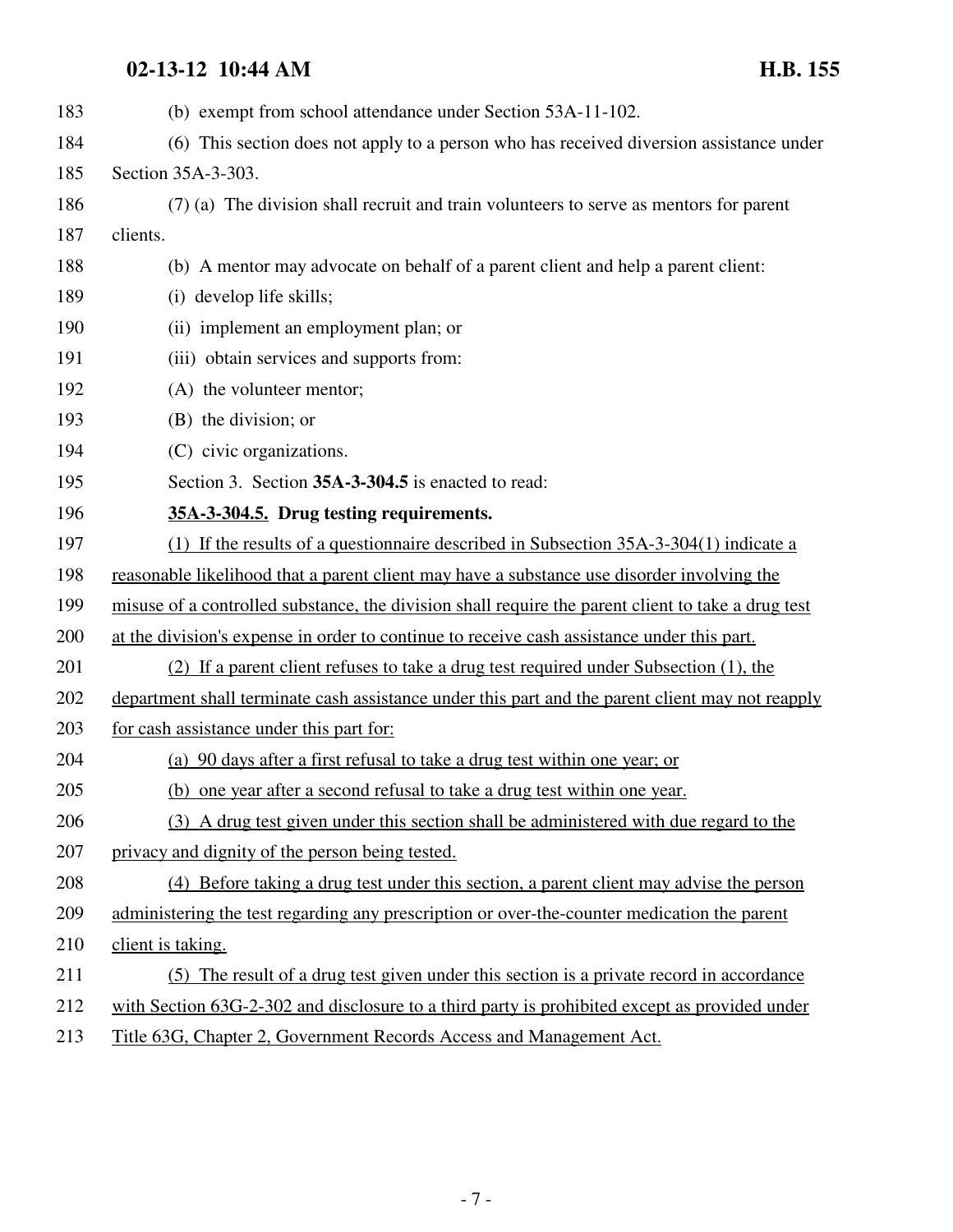### **H.B. 155 02-13-12 10:44 AM**

| 214 | (6) If a parent client tests negative for the unlawful use of a controlled substance after         |
|-----|----------------------------------------------------------------------------------------------------|
| 215 | taking a drug test under Subsection (1), the parent client remains eligible for cash assistance,   |
| 216 | subject to the other eligibility requirements of this part.                                        |
| 217 | (7) If a parent client tests positive for the unlawful use of a controlled substance after         |
| 218 | taking a drug test under Subsection (1), the parent client:                                        |
| 219 | (a) shall be given a list of approved substance use disorder treatment providers that are          |
| 220 | available in the area in which the individual resides; and                                         |
| 221 | (b) may continue to receive benefits if the parent client enters into and follows the              |
| 222 | requirements of an employment plan, including:                                                     |
| 223 | (i) receiving treatment, at the division's expense, from an approved substance use                 |
| 224 | disorder treatment provider for at least 60 days;                                                  |
| 225 | (ii) testing negative for the unlawful use of a controlled substance:                              |
| 226 | (A) in each subsequent drug test required by division rule during treatment; and                   |
| 227 | (B) in an additional drug test given at the conclusion of treatment; and                           |
| 228 | (iii) meeting the other requirements of receiving cash assistance under this part.                 |
| 229 | (8) If a parent client declines to enter into an employment plan required by Subsection            |
| 230 | (7), or if the parent client enters into, but fails to meet, a requirement of an employment plan   |
| 231 | under Subsection (7), including if the parent client refuses to take a drug test required by the   |
| 232 | employment plan or tests positive for the unlawful use of a controlled substance in a drug test    |
| 233 | required by the employment plan, the department shall terminate cash assistance under this part    |
| 234 | and the parent client may not reapply for cash assistance under this part for:                     |
| 235 | (a) except as provided in Subsection $(8)(b)$ , 90 days after the day on which the                 |
| 236 | department determines, under this Subsection (8), that the parent client is no longer eligible for |
| 237 | cash assistance; or                                                                                |
| 238 | (b) one year after the day on which the department determines, under this Subsection               |
| 239 | (8), that the parent client is no longer eligible for cash assistance, if the department has       |
| 240 | previously determined on at least one other occasion in the past year that the parent client is no |
| 241 | longer eligible for cash assistance under this Subsection (8).                                     |